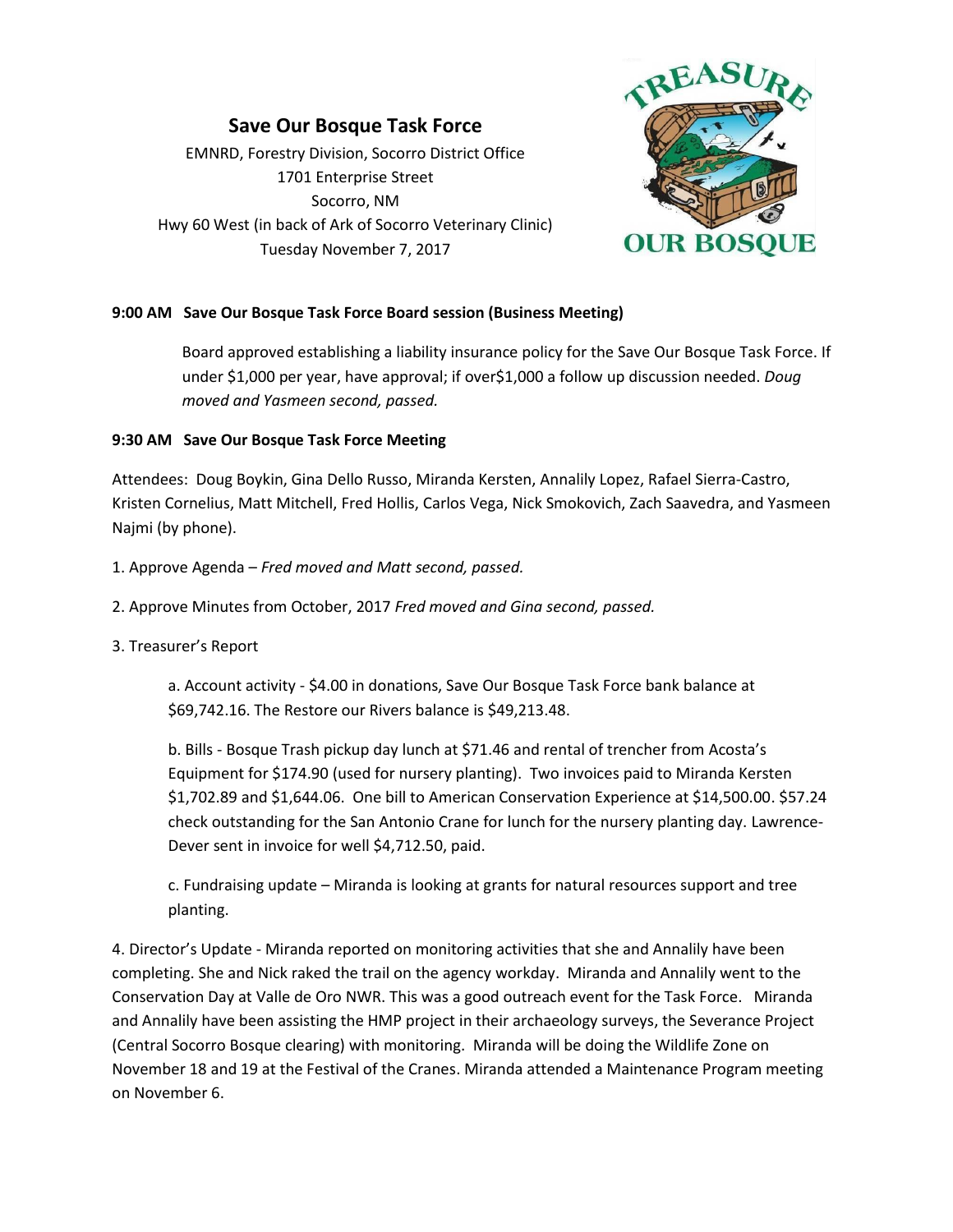5. Intern's Update – Annalily reported on her contributions to the Tamarisk Leaf Beetle monitoring project. She is enjoying the cottonwood bosque's fall colors. The interactive map on the website is working to help people find the parks. The Spanish translation on the website is coming along, should be done next week. Annalily helped with the agency workday at Confluence Park moving rock and will work on signage and other aspects of that park improvement. She expressed thanks to all for working with her, and all certainly have appreciated her help!

#### 6. Project Updates

a. Socorro County Wildfire Hazard Mitigation Projects (HMP) Status - The Socorro Valley Wildfire HMP, Phase 1 continues with a draft Environmental Assessment due out for public comment within a week. The Task Force is assisting the County with the North Section Socorro County Wildfire HMP by working with partners to finalize Phase 1 Environmental Compliance project locations. Both projects will add greatly to the fire protection of the bosque on the east side of the river within Socorro County. There is a possibility of having BLM masticator available for some of this work. Look at this as a potential agreement between County and BLM.

b. Partners for Fish & Wildlife Projects Status – We are awaiting final environmental clearance through the HMP project Phase 1 to move forward with the Thomas and Dewey projects. This should be done by January of 2018 and final design and work can begin after that.

c. Riverine Parks/SNA Updates – SNA no update. Polvadera Park has some trash issues. Nick suggested a possible fuels reduction project here. Something we could talk about in planning future projects. Reclamation did grade the park roads. Agency cleanup occurred on October 19 with assistance from Reclamation, Socorro County, MRGCD, and NM State Forestry. The Task Force's Miranda and Annalily assisted with work at confluence, mowing down weeds and grass around the picnic tables, and lining out where parking places were put over the bar ditches. Rocks placed to limit traffic. They installed a parking spot in the center island of the driveway at Sand Bar. Need to do some pruning of cottonwood limbs at parks. Nick, Miranda, and Annalily raked trail from Confluence to Otero Park. There is a section where it was masticated and the trail disappears. Need to delineate these sections with carsonite signs and tractor with rake. Fred said we could borrow his tractor and rake. Zach said he and Mike can be contacts for BLM assistance for trash pickup or other workdays.

d. Rio Grande Trail, Socorro Valley Trail efforts - Yasmeen attended the Alignment workgroup meeting. She reported that Director Tafoya may be presenting to the MRGCD board. We may want to invite them to meet with us as a group sometime to hear from Socorro partners.

e. Sevilleta NWR Project Status – waiting for final design of gate. Jon will get with us on their Intern needs for 2018. We may want to meet as a separate group to look at monitoring needs for everyone for 2018. January 2018 tentative date for this.

f. Central Socorro Bosque Severance Project Status – Severance 1 – treatments almost done, no planting planned for this area. Reclamation is planning a high flow channel for this area. Wait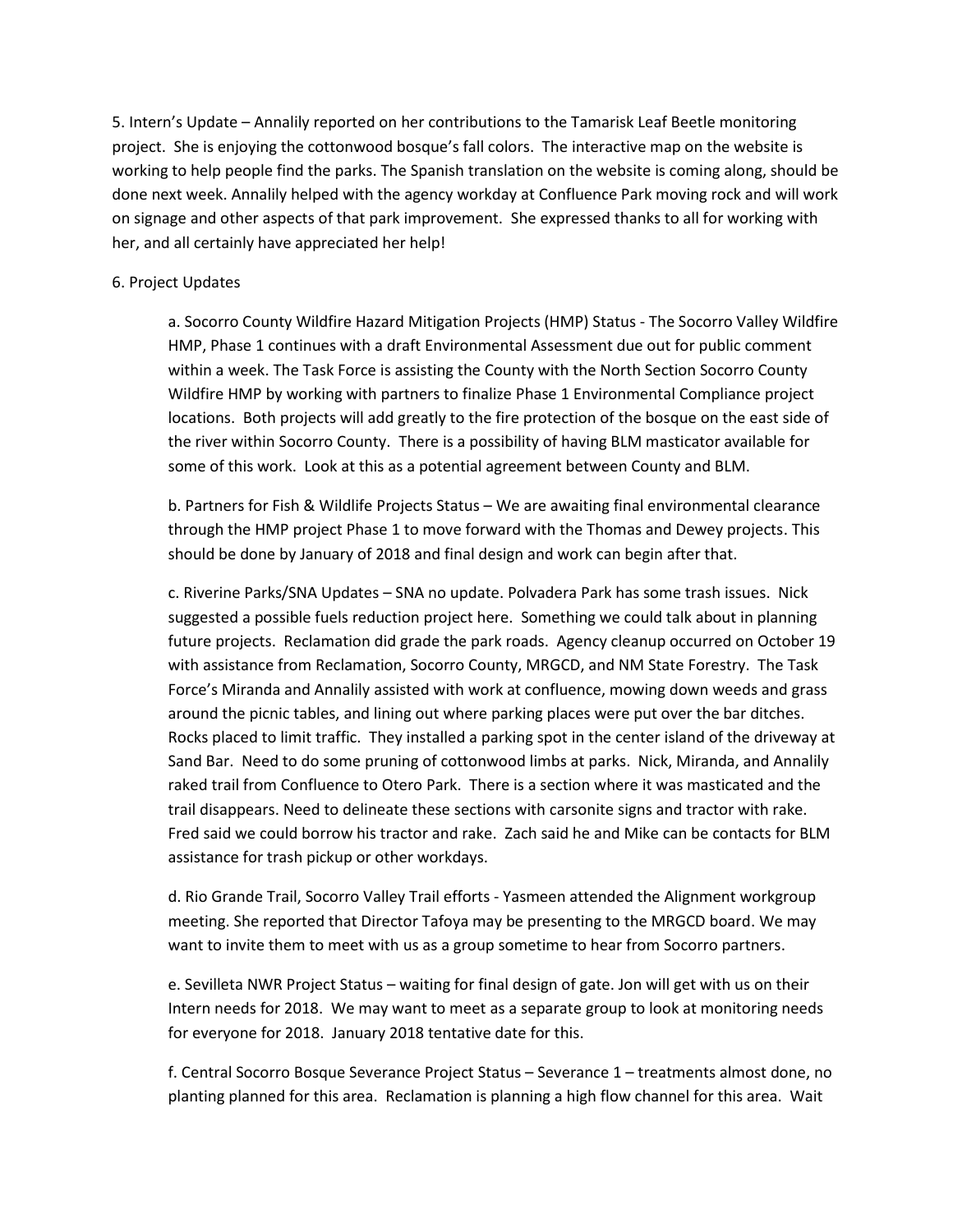to see after they complete this project. They will not be doing any revegetation in their project area. Severance 2-5 contractor is working on the fuels reduction. This project is located on the west side of the river from Escondida Bridge downstream to the Luis Lopez area. Contractor, Forest Fitness, Inc., is working below Otero Street now, moving south. They are down across from Hope Farm now. State Forestry is the lead on this project and Doug is overseeing the progress and quality of the work. Miranda and Gina are assisting the project by delineating planting areas and advising contractor on planting requirements.

g. Tiffany Fire Rehabilitation Project Status – The Sierra Soil and Water Conservation District, Bureau of Reclamation, Turner Enterprises, Inc., and the Task Force submitted a Water Trust Board Watershed Restoration Grant on October 3. We, as a group, are applying for Phase 1 of a two or more phase project to address the wildfire risk, water delivery, and riparian habitat quality on 9,200 acres burned. Travis Day from the Sierra SWCD and Gina presented our group's project to the Water Trust Board on October 24. We will hear if we made the "cut" and are being considered for funding by December 2017. Final word on funding would come around June 2018. Next Tiffany planning meeting tentatively scheduled for the week of January 15. Miranda will follow up with our team. Miranda will begin monitoring on the private lands and is working on the permit for Bureau of Reclamation lands.

h. Goodding's Willow Nursery Project Status – We harvested whips from a field at Bosque del Apache NWR on October 4 with the help of the Inmate Work Crew. Planted Goodding's willow whips in Unit 1 at Bosque del Apache NWR on Oct 20. Fifteen members and volunteers assisted. Thanks to all who helped plant and Bosque del Apache NWR for the space and the water to get our trees growing, Socorro County for operators and the use of equipment needed to plant, and NM State Forestry for their assistance in planting. The NM Tech Climbing Club helped us plant!

i. 4H/Task Force Greenhouse Status – Greenhouse is ordered – it is 11x24 x 8 foot tall, coming in on Monday November 14. The county staff will help unload it. Next step is for the County to clean yard and put crusher fines down. The 4H will build the greenhouse and do the planting and maintenance of the greenhouse. John might come next meeting to present the timing and steps to get it started. There are funds left in the grant for outreach, education and supplies.

j. Other Projects:

1) Bosque Conservation Day – Carlos reported that he got emails from schools that end of February would work for them. We will try February 22 or March 1, 2018, and see which work best for them. Carlos will follow up with the schools to pick a final date. The committee is being formed.

2) YCC grant was awarded to the County for 2018. It will focus on two park improvements at San Antonio and Polvadera. Trails are included in the project for San Antonio linked to the new school.

7. Restore Our Rivers Initiative Update – Miranda submitted our fall accounting for this partnership to the Tamarisk Coalition in October. Our match to date is \$54,000 and \$32,000 in-kind. Miranda is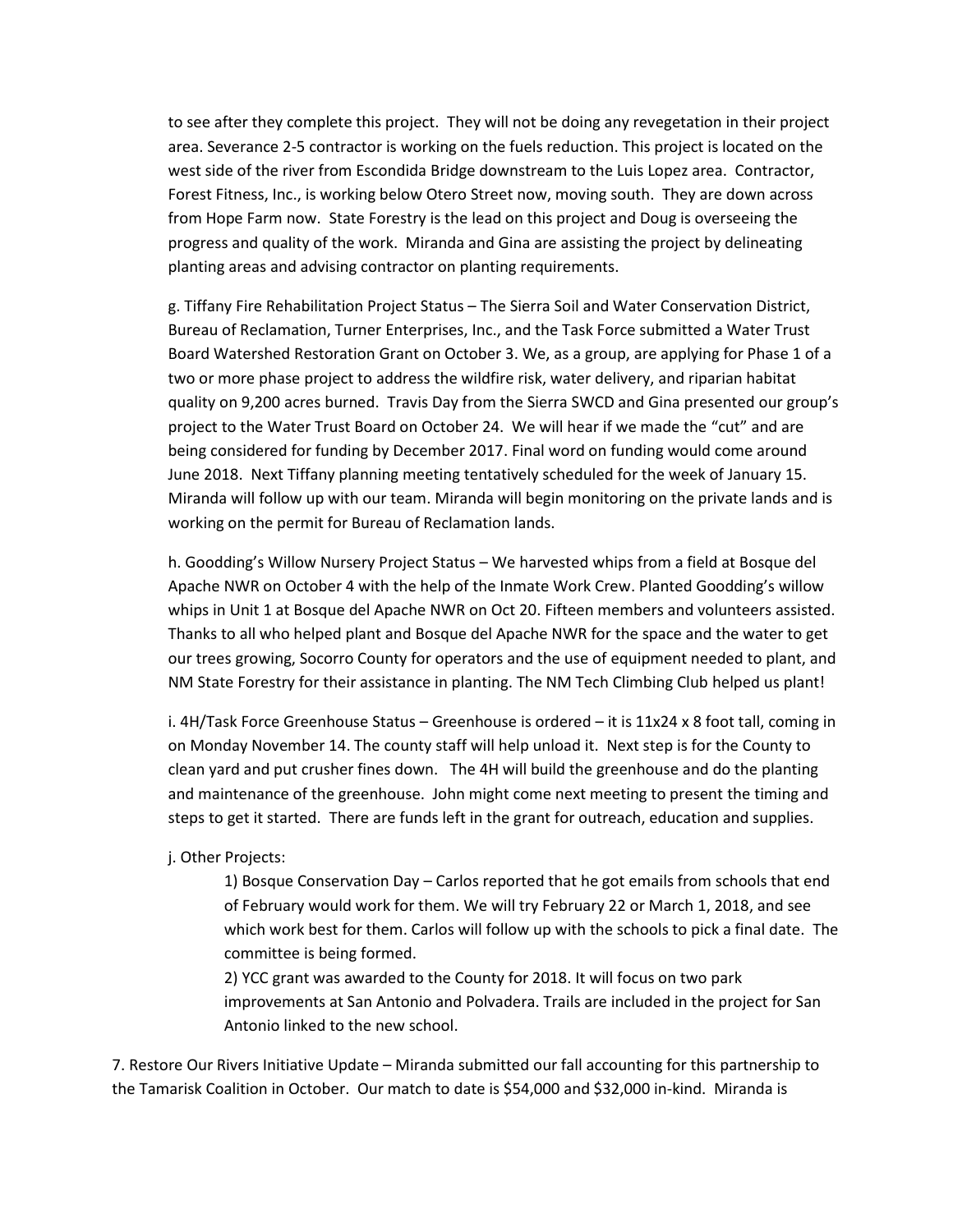following up with the Tamarisk Coalition's advice on Strategic Planning and Board development. She has sent out draft documents and is waiting for Board review and comment on those documents. Miranda will be presenting to the Friends of Bosque del Apache NWR in December. Once the monitoring season is over (this month?) she will be working on our website and looking at grant applications for our priorities under this partnership. The next dispersal of TC funds to the Task Force should be in March 2018.

## 8. Other agenda items –

1) Cross Watershed Network – We are hosting a workshop with them at Sevilleta NWR next year. Workshops are designed to bring people from different watersheds together to talk about related subjects, learn from each other. We need to assist them with finding sponsors for this event. The workshop will happen April 4 and 5, 2018.

2) Maintenance Program Evaluation – Gina and Miranda met with Adrian Oglesby from the UNM's Transboundary Utton Law Center, graduate student Anjali Bean, and Ecologist Todd Caplan on November 6 to discuss the potential for the Task Force to serve as long-term monitoring and maintenance partner for habitat restoration projects in our focus area. There is usually limited follow-up on restoration projects after the initial funding is spent. We believe there is a need for this work, but want to evaluate it thoroughly to be sure the Task Force is not liable for expenses that we cannot afford. This evaluation will continue into next year with a report to the Task Force and other potential partners coming at that time. Stay tuned for next steps in the evaluation.

9. Facebook and Website items – We have 242 likes on Facebook; Website has a link to the Restore Our Rivers. On Facebook, our park series is ending this week. Next up will be a project update series. We are considering a "Highlighting Partners" series next. Wes is our Facebook famous "Like."

#### 10. Calendar items

a. Nov. 7 – Community Forum on Beautifying Socorro. Episcopal Church on Leroy, 6:30 pm to 8:30 pm.

b. Nov. 11 – Festival Trash Pickup – 9 am meet at the east side of the Owl Bar. This is a partnership with the Friends of Bosque del Apache NWR. Lunch follows our work.

c. Nov. 14-19 - 30<sup>th</sup> Annual Festival of the Cranes at Bosque del Apache NWR

d. Nov. 16 – Potluck Lunch for Annalily – Noon, at the County Commissioners Conference Room.

e. Dec. 5 – Monthly SOBTF meeting, Christmas Potluck – ALL WELCOME after December meeting at the County Commissioner's conference room.

f. Starting in January, the Task Force Board meeting schedule will change. Those meeting times and agendas and a draft Public Meeting schedule for 2018 will be posted on the website.

11. Individual reports - Carlos has put in for another position in Colorado. His wife has applied for a position with the Arapaho County in Colorado and Carlos will follow in June 2018 if this all works out.